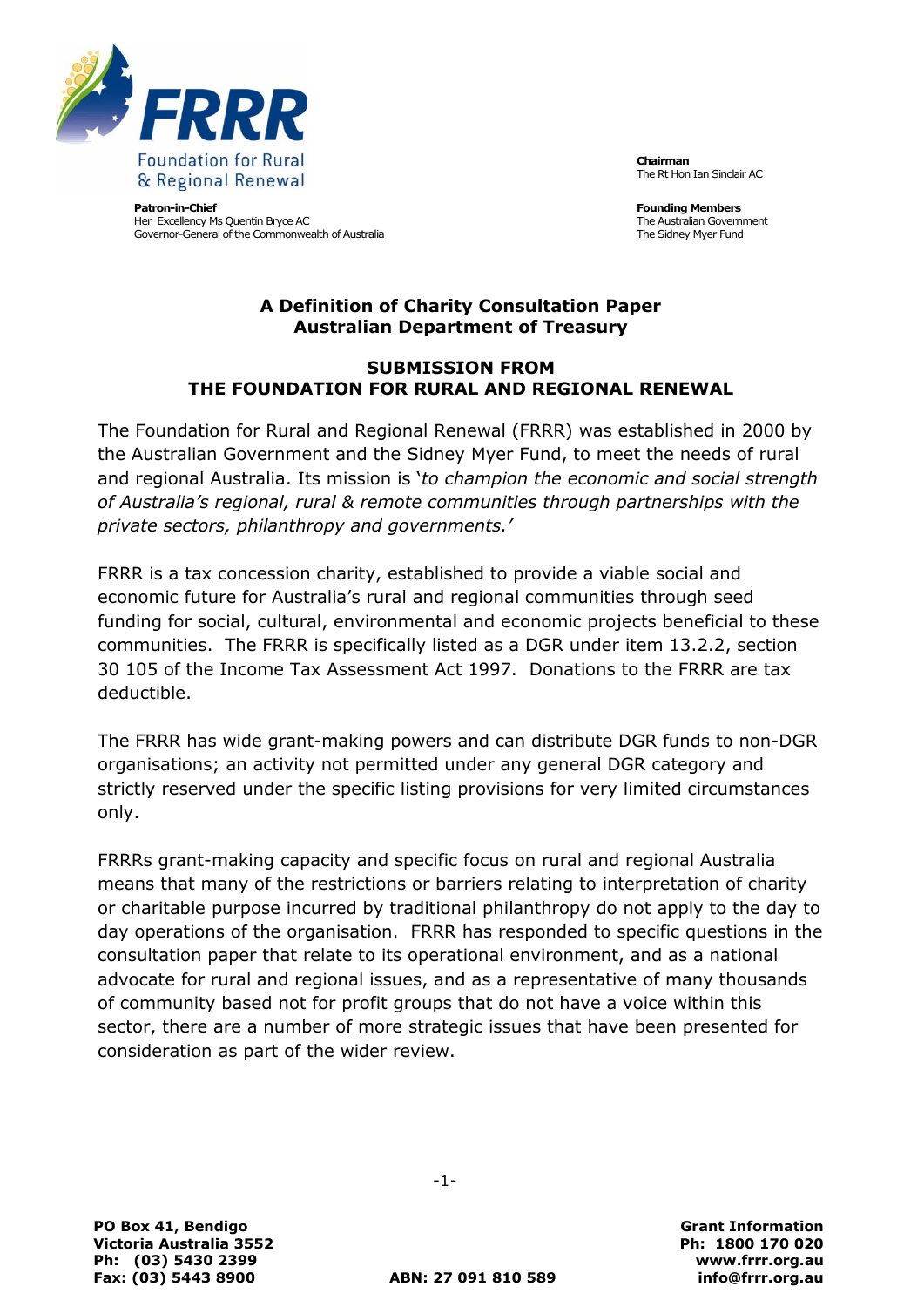# **Rural and Regional Australia:**

The majority of Australia"s population lives in a metropolitan region, the needs of which have driven the policy, legislative framework and funding of the philanthropic and community sector for the last 50 years.

Recently, the impact of long-term drought, strong growth in the mining sector, a sequence of natural disasters and an increased understanding of our reliance on natural resources, has highlighted the vast difference in the role the charitable sector and philanthropy can play as a whole in rural and metropolitan settings.

The very existence of FRRR, and its specific listing in the Tax Act, recognises the lack of appropriate DGR vehicles to drive charitable giving. Therefore, in seeking to redefine "charity", FRRR wishes to highlight the inclusion of the specific needs and roles of rural and regional Australia as part of that process.

Whilst our major cities are experiencing significant population growth, employment opportunities and infrastructure renewal, the opposite trend is emerging in some rural and regional areas. The population is ageing and infrastructure is diminishing with the drain of youth, services and expertise to larger urban areas. The definition of charity needs to include social and economic renewal in order to support rural and regional Australia.

Community activities and local business and economic development are intricately linked in rural and regional communities. Community Halls, Kindergartens, Playgroups and Progress Associations are heavily reliant on local businesses and the agricultural sector for their fundraising. Supporting economic renewal leads to increased employment opportunities, this assists with population retention and community service delivery.

Many smaller communities across rural and regional Australia are resilient and adaptive to change. They demonstrate innovation, particularly in areas such as tourism, social enterprise, economic diversity and infrastructure. However, under the current charitable framework, and the lack of appropriate DGR mechanisms, it is difficult for these activities to either attract funding or support. FRRR has the capacity to assist some of these initiatives through the administration of a regional donation account as endorsed by the ATO in 2007, and has received a significant increase in requests for these accounts over the last three years. However, the inclusion of rural and regional social and economic renewal provides an additional incentive for charitable giving.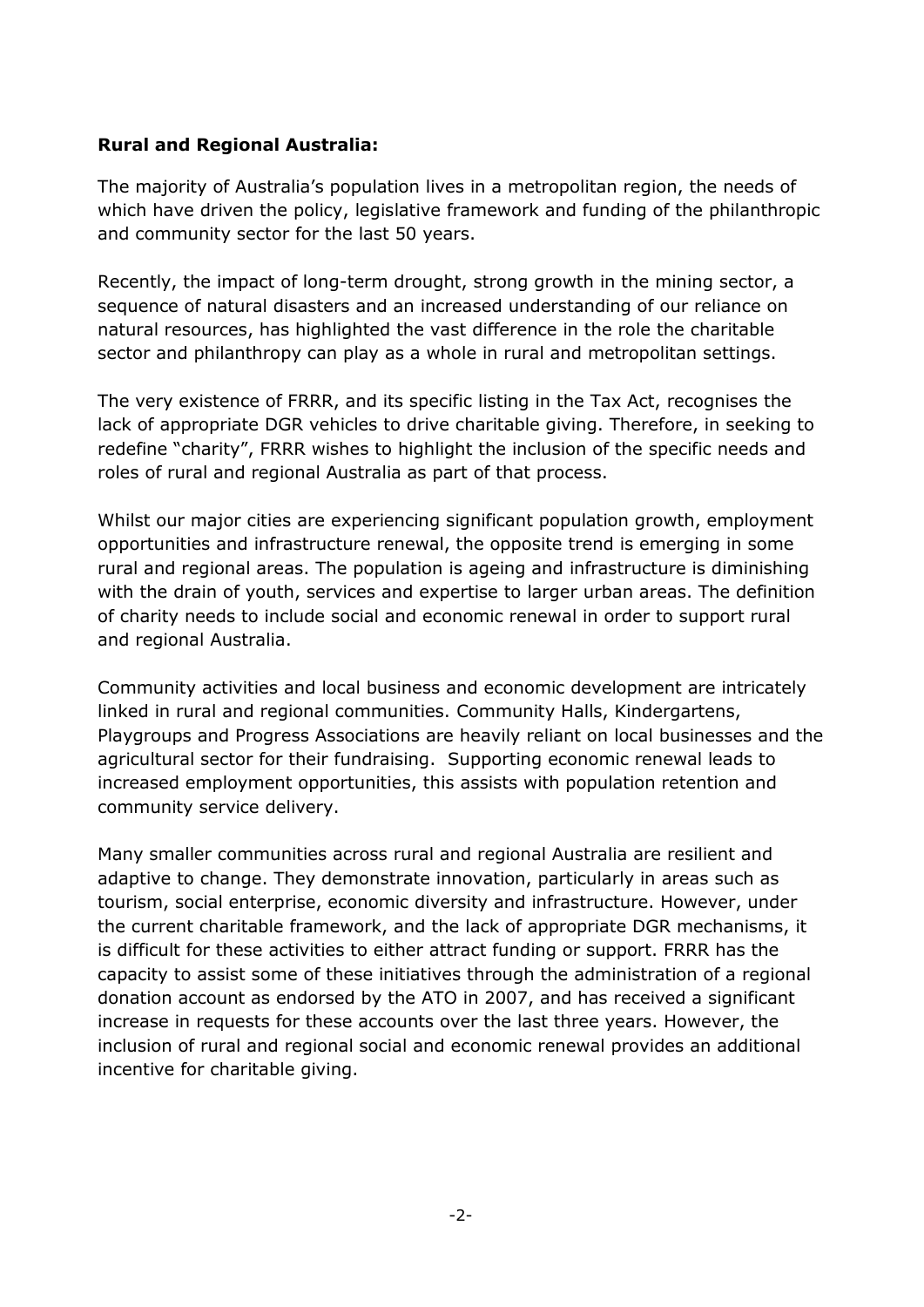# **Consultation Questions:**

**16. Is the list of charitable purposes in the Charities Bill 2003 and the**  *Extension of Charitable Purposes Act 2004* **an appropriate list of charitable purposes?** 

#### **17. If not, what other charitable purposes have strong public recognition as charitable which would improve clarity if listed?**

It is FRRRs position that the list of charitable purposes in Charities Bill 2003 and the extension of the Charitable Purposes Act 2004 is not sufficient in two areas. Firstly, there needs to be a specific listing that recognises the social and economic renewal of rural and regional Australia, and secondly that the charitable role of sport in rural and regional communities be recognised.

In many rural and regional communities, the local football and netball club is identified as the most important community institution, and whilst many community members do not actively participate in the team, their attendance at games and preparedness to travel large distances to support the team is indicative of a wider purpose. For example in Kinglake, Victoria after the devastation of the 2009 bushfires, the local football club became an important symbol of renewal and the spirit of the community to redefine itself in a new environment. In drought affected communities, the club change rooms and weekly training session create the opportunity for stressed individuals to share challenges and concerns, becoming a community counselling forum.

FRRR proposes that the definition of charity be amended to include the "advancement of and participation in amateur sporting and recreational activities that promote community connectedness in rural and regional Australia". In Scotland, as outlined in the appendices of the consultation paper the "advancement of public participation in sport" is identified as charitable purpose. In the England and Wales Charities Act 2006, the "advancement of amateur sport" is also recognised as having a charitable purpose.

For rural and regional communities, this is particularly pertinent to the younger population. The tyranny of distance and lack of support services often results in the development of anti-social behaviour and/or young people moving away from their community to a larger urban centre. Encouragement of sport and recreation in these communities can be used to support the retention of youth, and to promote alternative healthier life choices.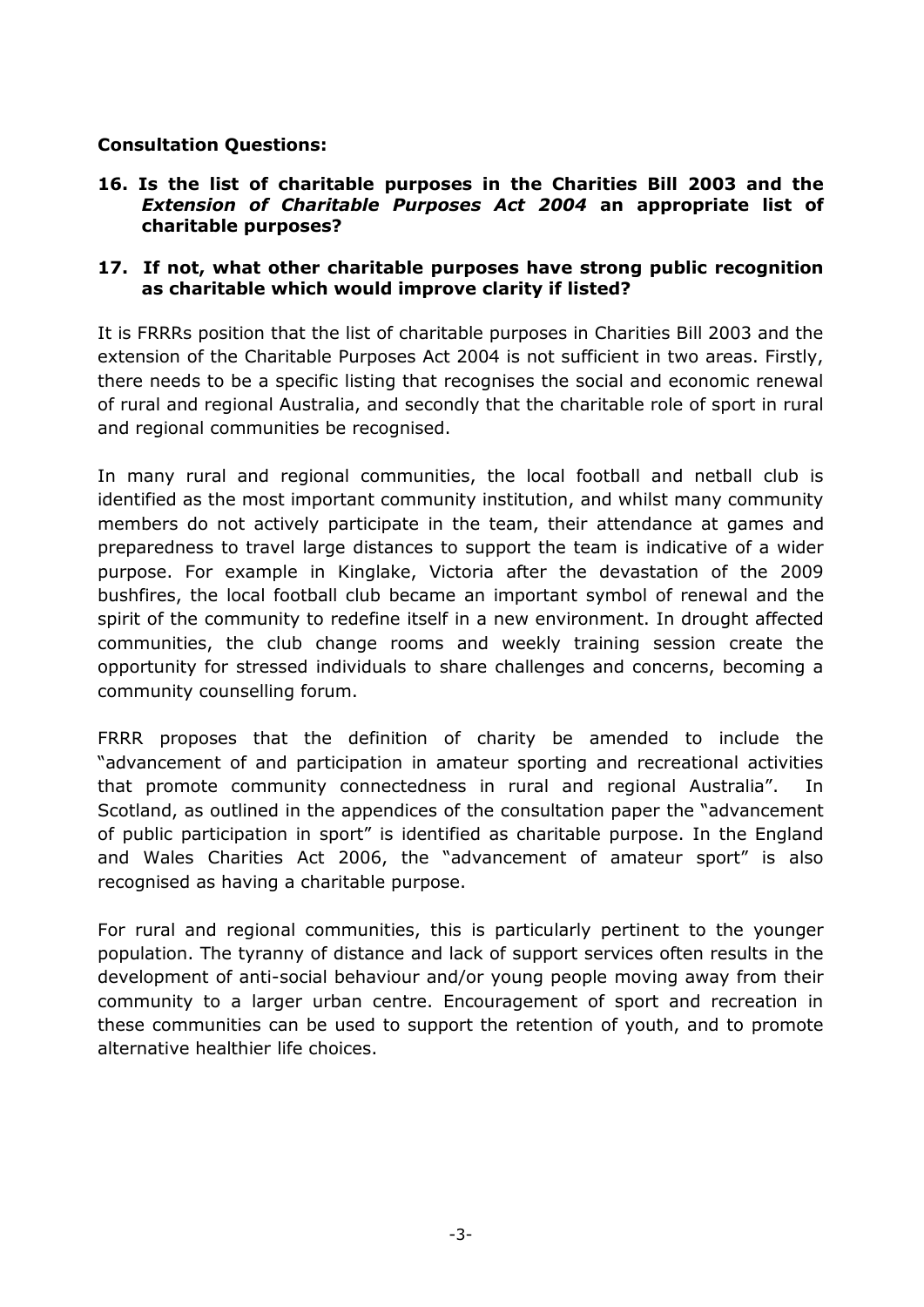### **19. What are the current problems and limitations with ADRFs?**

FRRR plays a lead role in coordination of philanthropic responses and support for natural disaster recovery in rural and regional Australia. It recognises that collaborative philanthropy can play a strategic role in the medium to long term recovery process. FRRR"s capacity to grant directly to not for profit community groups without DGR status in rural and regional communities creates an opportunity to have a significant and strategic impact on community recovery.

FRRR has responded to several natural disasters in rural and regional Australia in recent years including Cyclone Larry in 2006, the Emerald and Mackay floods in 2008, the Victorian Bushfires in 2009, and the floods and cyclone of 2011 across the eastern states. FRRR works collaboratively with the philanthropic and corporate sectors to provide a single pool of funds through the Repair-Restore-Renew (RRR) Program, and for the Victorian Bushfires it established a regional donation account rather than an ADRF as the ADRF did not meet the needs of the organisation.

In 2007, FRRR received advice from the ATO regarding an enhancement to its listing in the Tax Act, particularly in relation to the use and establishment of regional donation accounts. This capacity to provide donors with assurance that their donation will be used to support a specific region has proven to be a more effective mechanism than an ADRF.

Under the regional donation account process, donors agree to provide funding to support the medium to long term recovery process within a specific geographic region, and funds are distributed at the discretion of the FRRR Board that meet the general FRRR funding criteria. The regional donation account process provides FRRR the opportunity to continue to seek donations to support the medium to long term recovery process beyond the two year timeframe of the ADRF. FRRR funding criteria is significantly more flexible and responsive to community needs than those that exist for ADRFs.

Currently, fundraising for an ADRF is limited to two years from the date of declaration of the natural disaster. FRRR strongly advocates for the process of community-led recovery to be supported by changes to ADRF requirements. There needs to be adequate time for community members to address their own immediate needs before the planning and engagement process can take place. This often does not occur for twelve months after the event. Proper planning and consultation for recovery projects often takes another twelve to eighteen months, creating difficulties in fundraising through an ADRF. This requirement to seek donations within a two year period creates artificial timeframes. Inadequate and insufficient planning can cause conflict and increases the likelihood of volunteer fatigue in rural communities. ADRFs should encourage ongoing support for community recovery, and recognise that funding will be required for medium to long term recovery projects.